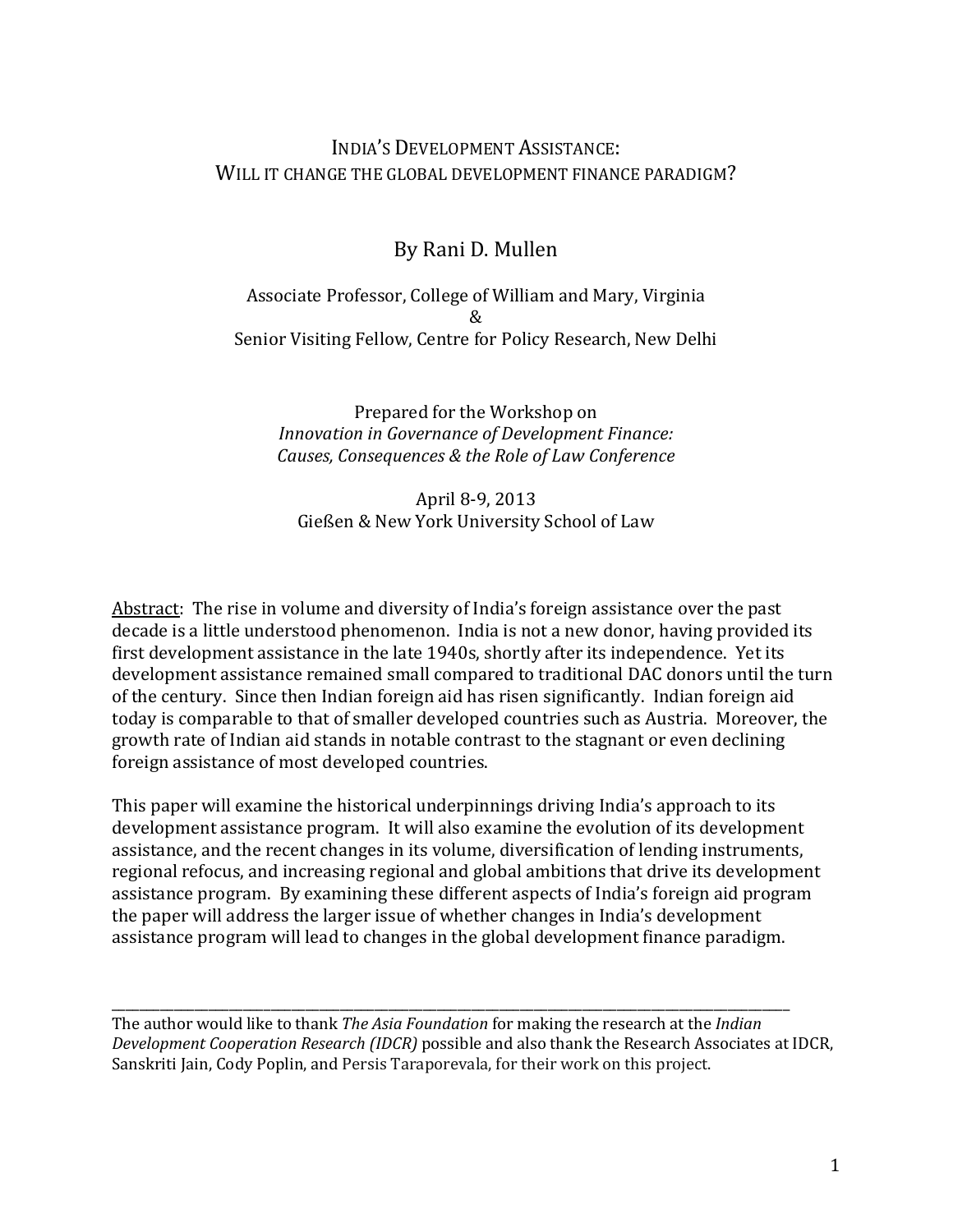#### I. Is India an Emerging Donor?

Over the past few years, as India's foreign assistance has risen in volume and diversity, increased attention has been devoted to India as an "emerging donor". Yet little is known about India's development assistance program. India is not part of the Organization for Economic Co-operation and Development's (OECD) Development Assistance Committee (DAC), the consortium of the world's large developed countries donors that have been the drivers behind collecting and harmonizing data on their foreign aid and discussing foreign aid policies. India also does not report its development assistance to the Development Assistance Committee. Moreover, while the DAC member countries decided on guidelines on how Official Development Assistance (ODA) is calculated and what it entails, India does not categorize its aid using ODA guidelines nor share its development assistance data, further complicating comparisons of India's foreign assistance program.

Little attention has been focused on India's development assistance until recently, because historically the volume of India's foreign aid has been significantly smaller in US dollar terms than foreign aid from traditional DAC donor countries. That, however, has changed over the past few years. In 2012 the Indian government reported that 7,019 crore rupees or approximately US 1.3 billion dollars were budgeted for development assistance for the fiscal year 2013/14. India's development assistance budget for 2012 was comparable to Austria's foreign aid budget for the same year and higher than the foreign assistance of four of the 23 DAC countries in 2011 (OECD 2012). Moreover, the trend of India' aid commitments also differ markedly from those of the traditional DAC countries. India's development assistance has grown dramatically, rising four-fold in the decade between 2003/04 and 2013/2014. By contrast the total of foreign aid from DAC countries decreased in 2011 and is likely to stagnate in 2012. Finally, a dollar of development assistance given by India is not the same as a dollar given by DAC countries. The nature of Indian development assistance and the purchasing power parity of a dollar of Indian aid spent in India or in the recipient country means that one dollar of Indian foreign assistance has greater purchasing power than one dollar in foreign assistance from any DAC country.

In volume, trend and purchasing power, Indian development assistance will play an increasingly important role in overall global development assistance flows and architecture. This paper will explore the historical underpinnings of India's development assistance program, the current management mechanisms and instruments of India's foreign assistance, and analyze India's development assistance partners in order to address the larger question of whether changes in India's development assistance program will lead to changes in the global development finance paradigm.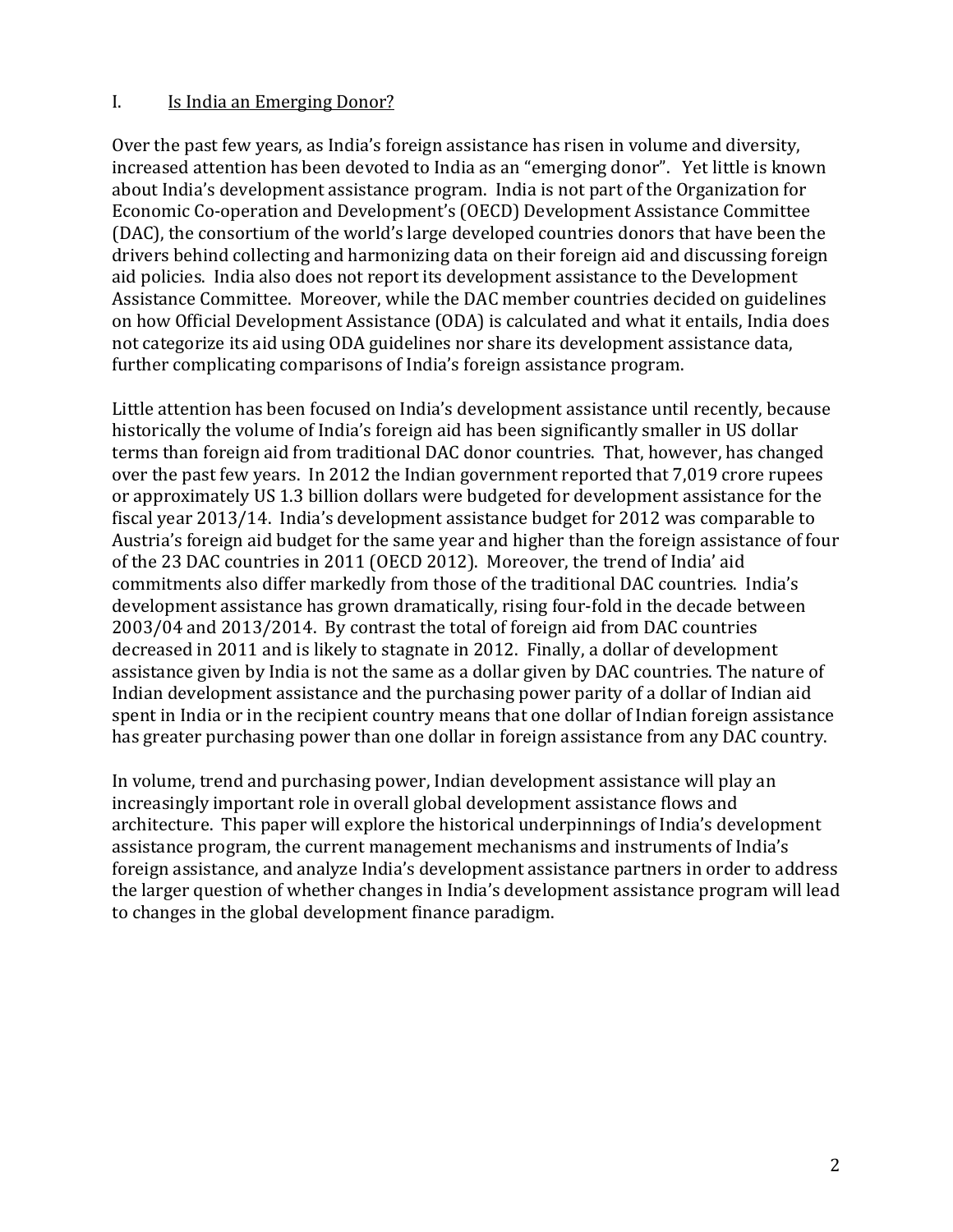



Source: Data collated by the *Indian Development Cooperation Research* at the Centre for Policy Research, New Delhi based on the Expenditure Budget - Grants and Loans to Foreign Govts, Statement 11 in the Government of India budgets.<http://indiabudget.nic.in/vol1.asp>

# II. Historical underpinnings of Indian development assistance

Though Indian development assistance is emerging in global consciousness, India has a history of engaging in "development partnerships," the term preferred by the Indian government to foreign aid, which dates back to the years right after its independence in 1947. It is also the decade right after independence that largely shaped the nature of Indian development assistance.

Indian development cooperation was characterized from its inception by a focus on partnership and solidarity between developing countries. Yet in the early days of its foreign assistance program when India was itself emerging as independent country and the development assistance provided to other countries was small, the focus on Indian foreign policy was on solidifying its independence also in global affairs by navigating the path of nonalignment. By focusing on the commonality of subjugation under colonial systems and newly-fought independence with other newly independent countries, India forged a sense of shared history, which acted as the main driver of India's early foreign assistance program. The sense of shared history with other newly independent countries also created a perception of a leveling field between many developing countries in their quest to develop and "modernize". India and other developing countries latched onto the prevailing modernization theory in the 1950s that focused on replicating the process of modernization experiences by developed countries in their newly independent countries. There was thus a prevailing understanding of shared history and future path to improved socio-economic development, which influenced India's relationship with most other developing countries. This focus on an egalitarian, South-South relationship would help India to leverage its development assistance program beyond the dollar amount of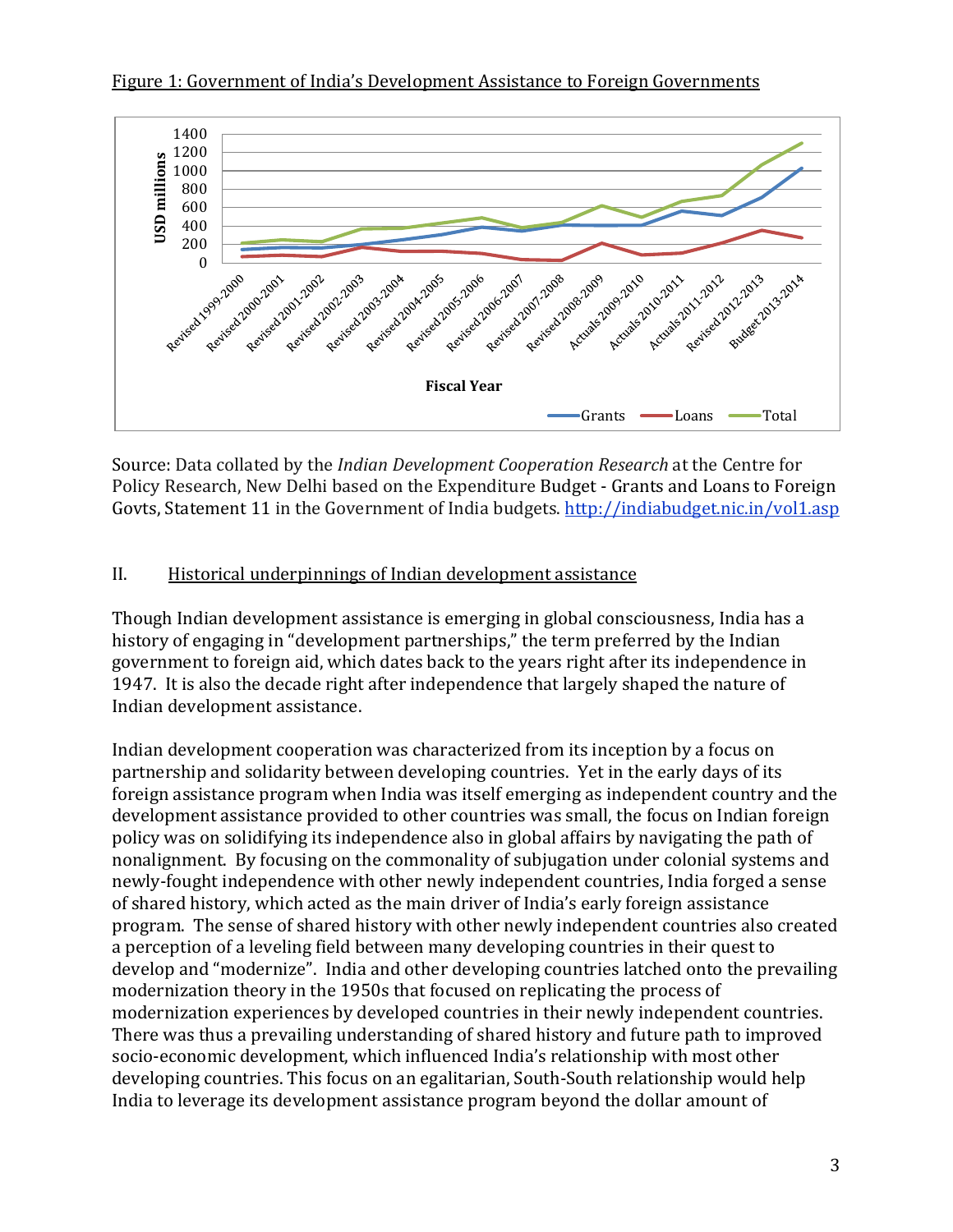assistance given and set it apart from the onset from the approach to foreign aid of DAC countries.

# *The beginnings*

Indian developmental assistance to other developing countries, contrary to its label as an "emerging donor," started already during the early 1950s, shortly after its independence. From the onset of its development cooperation with other countries the focus was on shared common history and identity, an egalitarian "partnership" that differed markedly in tone and structure from foreign aid that flowed from developed to developing countries in the 1950s. Through its focus on "partnerships" with other developing countries, India set an egalitarianism tone towards its development cooperation efforts. For example, on the day of Burmese independence in 1948, Indian Prime Minister Jawaharlal Nehru stated: "As in the past, so in the future, the people of India will stand shoulder to shoulder with the people of Burma and whether we have to share good fortune or ill fortune, we shall share it together. "(Aung and Myint 2001) When Burma urgently needed cash in 1949 to meet its balance of payments, Prime Minister Nehru organized a meeting of representatives of Commonwealth countries and contributed 1 million British pounds out of a total of 6 million pounds lent to the Burmese government under concessional terms, in addition to a 5 million rupees special concessional loan towards rice imports by India (Aung and Myint 2001).

While differing slightly with each partner country, the formal framework undergirding India's development cooperation with other countries built on the Colombo Plan of 1950. In January of that year, the foreign ministers of seven developed and developing Commonwealth countries including India met in Colombo, Sri Lanka to discuss a framework for social and economic development in the Asia-Pacific region through bilateral and multilateral aid and technical assistance between their countries (The Colombo Plan Secretariat 2012). By the summer of 1951 the Colombo Plan for Cooperative Economic Development in South and Southeast Asia was set up as a cooperative endeavor aimed at the economic and social advancement of South and Southeast Asia. The initial members of the Colombo Plan included Pakistan, a country that was not a democracy or even a republic in 1950 and thus the main thrust of the initial Colombo Plan sidestepped the political minefields of the political and social causes of lower levels of development and instead focused on economic development and sharing of technology. Though initially meant as a framework for foreign assistance from developed to developing countries, it included a framework for South-South cooperation that was based on technical cooperation and sharing of development experiences.

Also in the early 1950s India signed what became known as the Panchsheel Treaty with China, which outlined principles that should govern the relations between states, and the Chinese region of Tibet and Indian relations in particular. Despite the subsequent tensions in the Indo-Chinese relationship due to India providing asylum to the Dalai Lama in 1959 and the 1962 Indo-Sino war, the first principle of the Panchsheel Treaty, which articulated the principle of mutual respect for the territorial integrity and sovereignty of the other country, became a guiding principle of Indian diplomacy.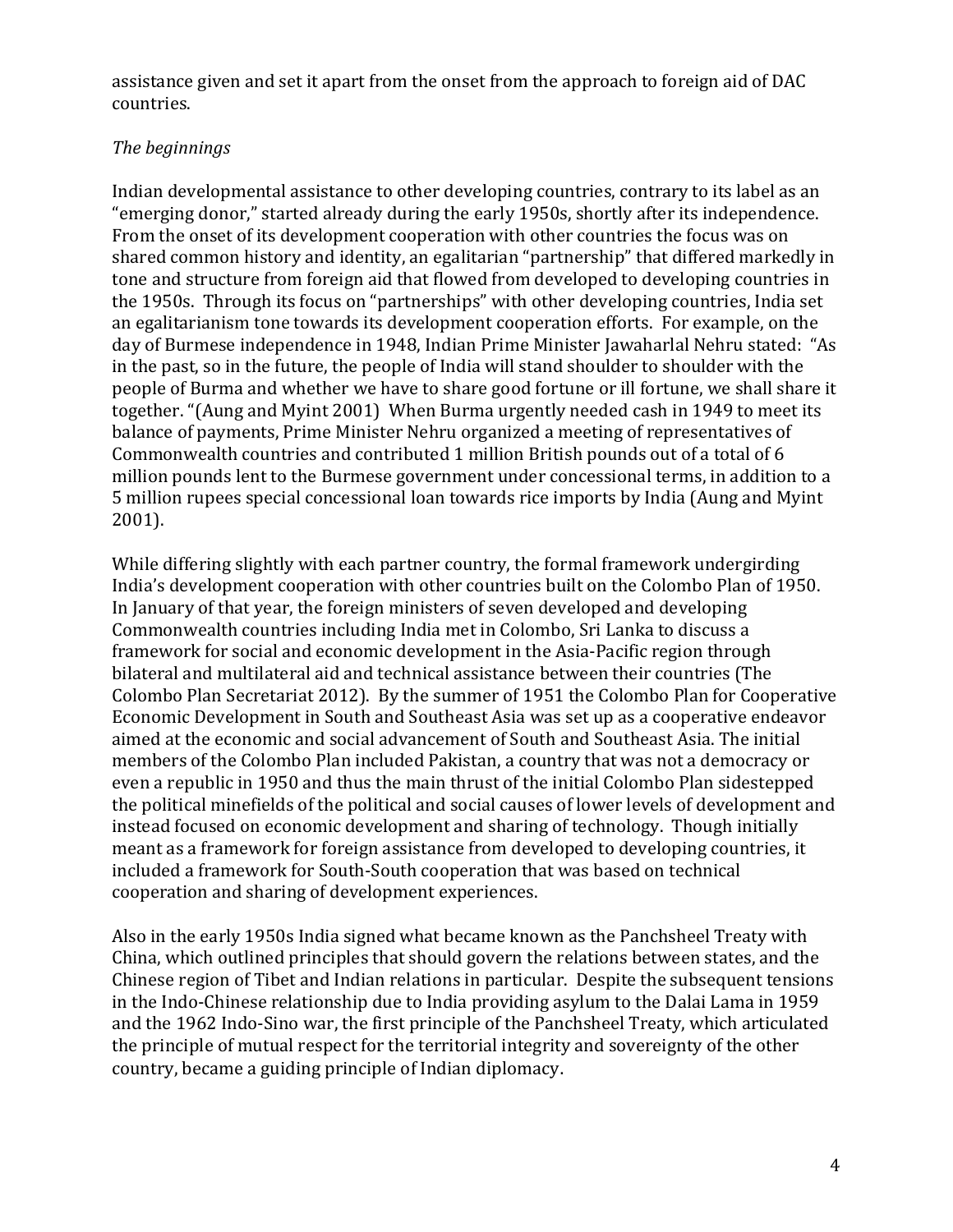India used these principles of non-interference in internal politics and respect for the sovereignty of every country, which underlay the Colombo as the basis for its own nascent assistance program in the 1950s. In doing so it prioritized relations with other countries that had emerged from the yoke of colonialism. Accepting state sovereignty and the principle of non-interference in other countries politics became an often-repeated objective of Indian foreign policy as well as foreign assistance. By focusing development cooperation from its inception on economic development through technical cooperation, Indian foreign assistance early on prioritized the commonality of the colonial experience and economic underdevelopment as the basis for its development partnerships with other developing countries. The lack of development was attributed to economic causes as were the solutions aimed to address a country's development.

This framework of noninterference in a country's political affairs and a focus on economic causes of underdevelopment with solutions focused on technical assistance and technology transfer has been the guiding framework of Indian development assistance. Building on the principles articulated under the Colombo Plan and the Panchsheel Treaty, India, by the 1950s was already providing development assistance to other developing countries. As stated by the then-prime minister Jawaharlal Nehru in his 1958 budget speech, India in the late 1950s was providing economic and technical assistance to its neighbors "particularly under the Colombo Plan," including loans to Nepal and Burma (Nehru 1958).

The early decades of Indian development assistance were generally in the form of multiyear loans and technical assistance as seen in the 1950s loans of around 200 million rupees to Myanmar and 100 million rupees to Nepal (Chanana 2009). Though small in amounts, particularly when compared to foreign assistance from the United States, the United Kingdom or other richer donors, they nevertheless earned India goodwill and soft power leverage amongst its neighbors. For example, though Indian development assistance to Nepal throughout the 1950s was small in monetary terms, it nevertheless helped India to build a close relationship with the Nepalese rulers and influenced the country's first experimentation in democracy (Grover 2000), though subsequent politics marred some of this initial camaraderie with Nepal. Similarly, loans to Burma earned India some good will with its neighbor and today that history of support to Burma positions India well as seeks deeper reengagement with Burma and its other eastern neighbors.

#### *Adding a significant technical assistance component through ITEC*

Indian foreign assistance and its larger foreign policy in the decades following independence was characterized by its instrumental focus on helping to form a distinct voice for post-colonial, developing countries. Building on the first articulation of the term "non-alignment" by V.K. Menon, India's ambassador to the United Nations (U.N.), in a 1953 speech to the U.N., India's Prime Minister Nehru repeated the term and the idea of leaving open a political path that was free of exclusive associations with the then emerging Cold War blocs of countries. As a founding member of the Non-Aligned Movement (NAM) in 1961, India advocated for a middle path between developed, Western countries led by the United States and the Eastern bloc of the Soviet Union. This non-aligned approach to foreign policy extended to the field of Indian foreign assistance where in the decades after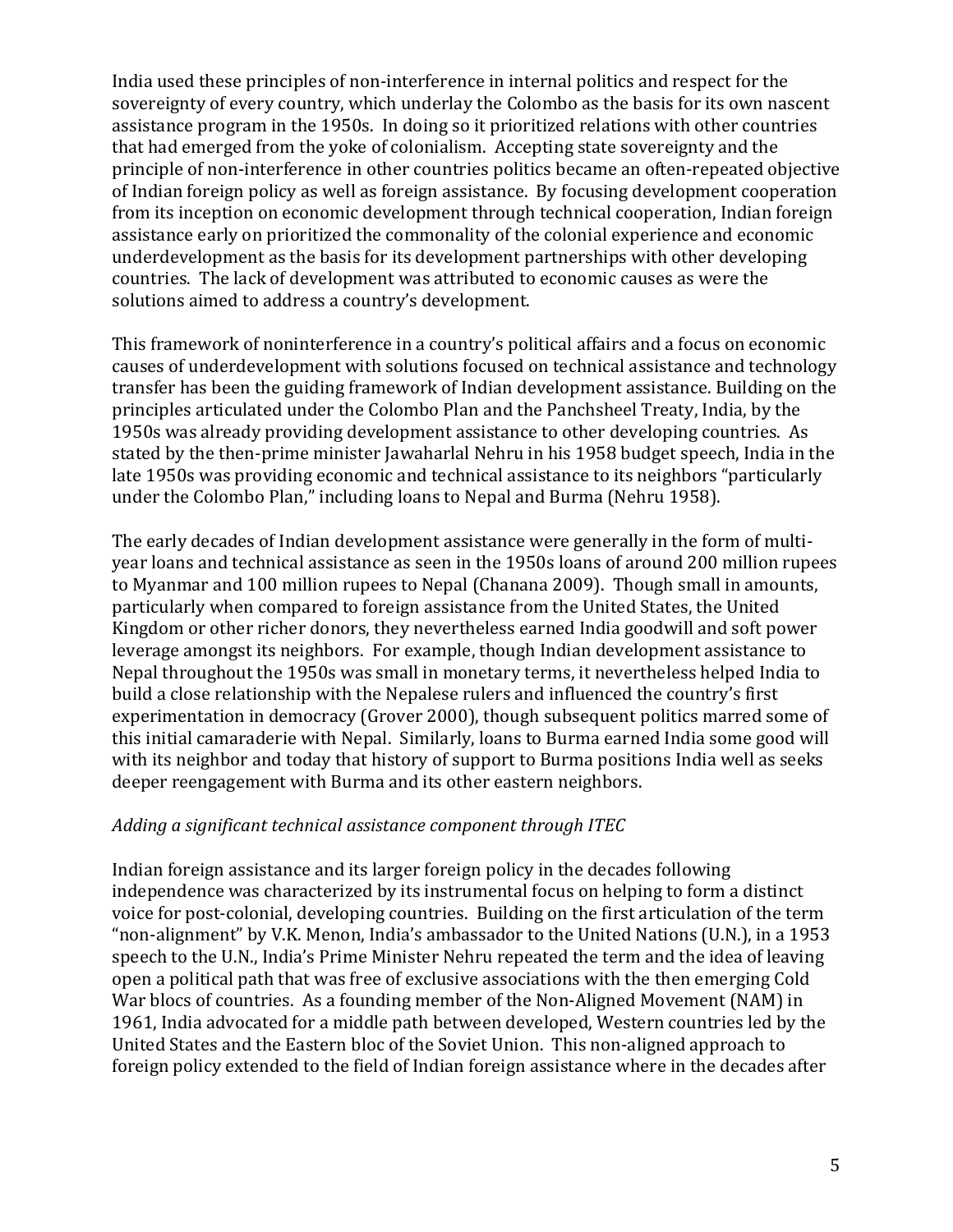independence it tried to navigate a path that was largely devoid of the ideological rhetoric that characterized the foreign aid approach of both Cold War camps.

The concept of non-alignment, the efforts not to advocate ideologies espoused by the US and the Soviet Union, and the first of the five Panchsheel principles, which advocated mutual respect between countries for each other's sovereignty and territorial integrity and later served as the basis of the NAM, were also key to understanding the evolution of India's development cooperation program. In 1964 India created its Indian Technical and Economic Cooperation Program (ITEC) within its Ministry of External Affairs (MEA) as its premier program for distributing bilateral assistance. Indeed up until the turn of the century, ITEC was the major vehicle for channeling Indian development assistance. At its inception the ITEC program was self-understood as a program aimed at achieving mutual benefits through solidarity, sharing and cooperation between developing countries. According to the Ministry of External Affairs, "…cooperative efforts of the developing countries were as important as assistance from developed countries and international organizations." (Ministry of External Affairs 2012).

A key aspect of the new ITEC program focused on providing technical assistance to developing countries that was fully-funded by India yet, in line with its stated objective of respecting sovereignty and fostering a cooperative approach, was demand-driven by the recipient country. Moreover, technical assistance provided through ITEC from the onset did not impose any conditionalities, in marked contrast to aid given by many developed countries such as the United States, though it has often been in the form of tied aid.[1](#page-5-0)

Under ITEC and later its corollary SCAAP (Special Commonwealth African Assistance Programme) India expanded its foreign relations with other developing countries, eventually encompassing not only Asia and Africa, but also Latin America and Pacific Island countries, 158 countries in all. Through the ITEC program India provided technical assistance through six main channels: 1. Training of workers from state-owned enterprises, bureaucrats, and policy makers nominated by the partner countries; 2. Feasibility and consultancy services related to specific development projects; 3. The sending of Indian experts to the requesting country; 4. Study tours in India for individuals and groups suggested by partner countries; 5. Donation of hardware to partner countries; and 6. Humanitarian aid for disaster relief (Ministry of External Affairs 2012). From its beginnings when the ITEC program funded training to just a few countries, the program has grown to one that annually offers two hundred different short to longer-term training programs at over forty Indian institutes for up to 5,000 individuals from other countries (Ministry of External Affairs 2012).

Since the mid 1960s Indian development assistance cooperation has largely been delivered through ITEC in the form of technical cooperation. Though overall small in size until the turn of the century, Indian development assistance remained a vehicle for India's larger foreign policy aim of building partnerships with other developing countries and fostering a

<span id="page-5-0"></span><sup>&</sup>lt;sup>1</sup> Tied aid refers to the practice of requiring a set percentage of the foreign assistance amount to be spent in the country providing the aid.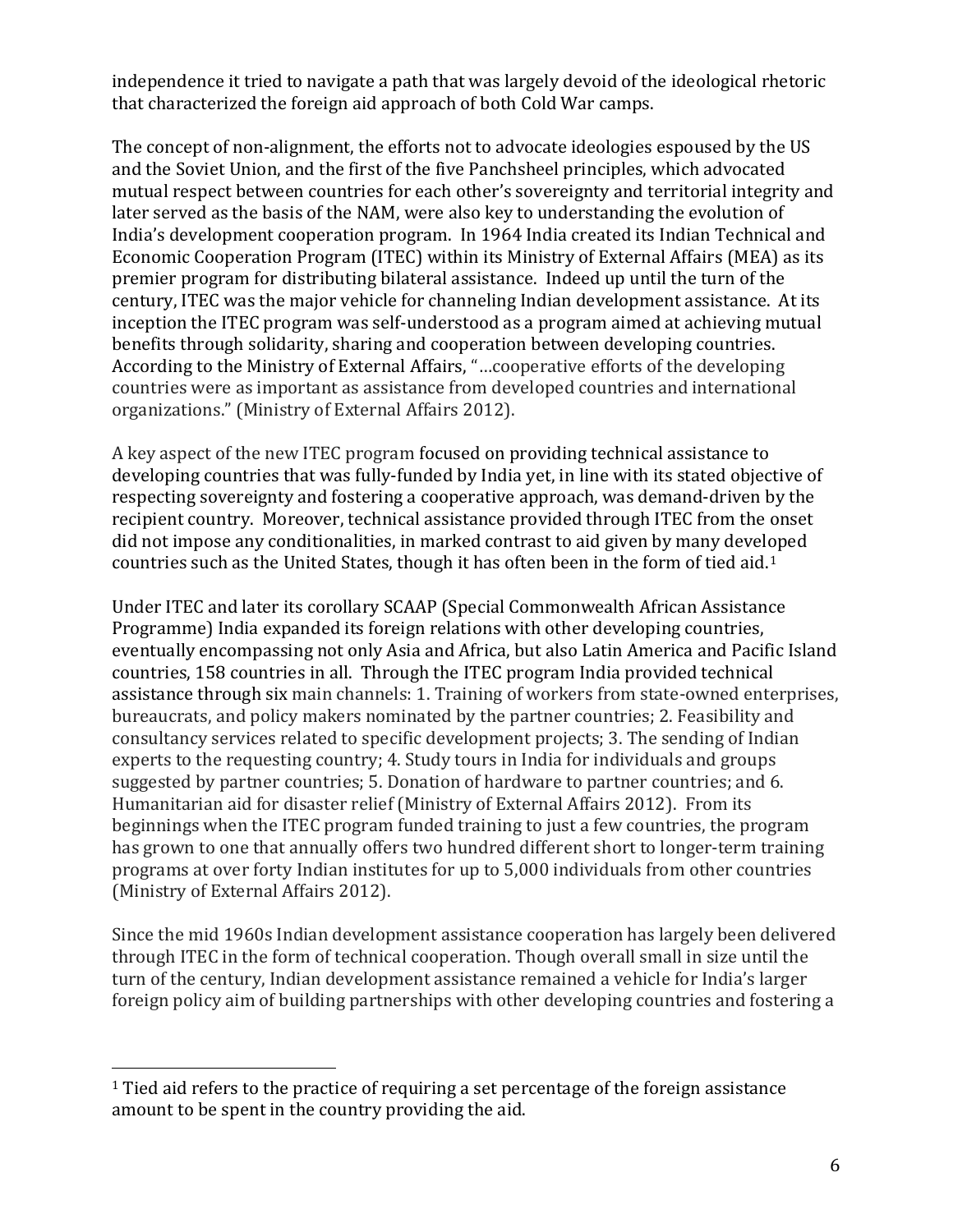common voice of developing countries through its leadership role in NAM and the G77 group of developing countries.

Moreover, due to significantly lower overhead costs than most developed country aid agencies and multiplier effect where the impact of an ITEC training course or scholarship for bureaucrats and policy makers paid dividends greater than the rupee value of the development assistance given. Since most ITEC training was conducted in India where the overall cost of training a person was a fraction of similar training in developed countries, Indian development assistance was able to train more people for the development assistance given through ITEC to each country. Moreover, by providing training bureaucrats and technocrats from many developing countries, India created a couple of generations of policy makers and policy influencers who have been trained in India and have had positive views of India. This in turn has helped India forge even closer ties with the countries. For example, India since the 1950s, has annually provided scholarships for students from Kenya to study in India as well as about 50 ITEC-funded training for bureaucrats (High Commission of India 2012). Over the decades this has helped India to cement close relations with the Kenyan government – a country on whose support India has been able to rely when it comes to motions in the United Nations and other international governance bodies. Similarly Afghanistan receives over 500 short-term government officials' training programs annually through ITEC in addition to 500 longterm university scholarships and other training programs from the Indian government. Between 2002 and 2009 over 2,700 Afghans had been trained or studied through Indian government sponsored programs (Embassy of India 2010). Since its inception Indian technical development assistance through the ITEC program has grown in volume and significance.

India's evolution as a "development partner" thus differs markedly from that of the DAC countries. India gave development assistance within a few years of independence and is therefore, like DAC countries, not a "new" donor. Yet India had a very different starting point for its history of development assistance, one which was steeped in the idea of the commonality of anti-colonial struggle and solidarity among developing countries. Mindful of the newly-won independence of many of its development partners, India from the onset of its assistance program repeated its commitment to solidarity with other newly independent countries, the sovereignty of other countries, and the principle of noninterference in internal politics – in marked contrast to the prevailing ethos of some DAC countries' foreign assistance program during the Cold War. Building on this public commitment to the principle of non-interference in internal politics and also due to the prevailing non-democratic regimes in many of its development partnership countries in the decades after India's own independence, India's assistance program also side-stepped the issue of the political causes of underdevelopment, focusing the bulk of its assistance in the form of technical assistance and training.

#### III. India's development assistance administration & instruments

*India's development assistance approach*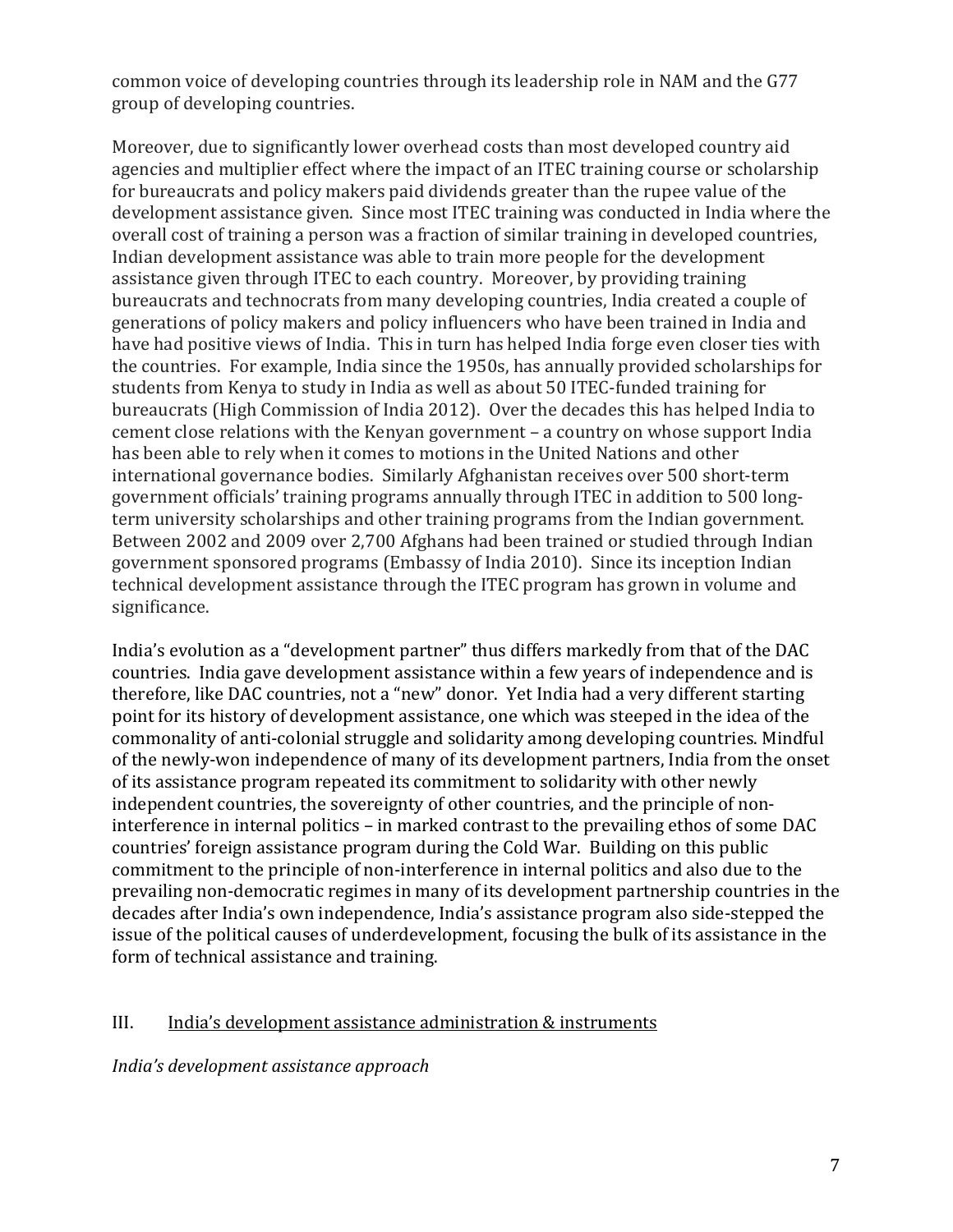The technical assistance and training provided under ITEC along with the traditional grants and loans together were the main channels for Indian development partnerships through the turn of the century. While these three types of development assistance were similar to development assistance given by traditional DAC donors, the packaging of India's development assistance differed from traditional foreign aid in three main ways: Indian development assistance was demand-driven, was largely given without conditionalities, and was administered in a decentralized manner, mainly through the Ministry of External Affairs' ITEC program.

#### Demand-driven

India's 'demand-driven' approach to development assistance refers to the recipient country determining the overall nature of development assistance as well as the specific assistance projects to their country. Driven from its inception by a large focus on respecting sovereignty and an egalitarian relationship between recipient and donor, as well as the reality of a lack of human resources within the Ministry of External Affairs, the Indian government decided to have the potential recipient country determine the development assistance it sought from India. In other words, the recipient country determines its development assistance needs and then approaches the Indian embassy in the respective country for discussions on the specific nature of their aid request. The request is then passed along to India's Ministry of External Affairs, which determines the specifics of the grant or loan and manages the projects or loans.

India's demand-driven approach and process for determining development assistance differs significantly from the approach used in most other DAC donor countries where the lending program is usually determined in the country capitals by the donor country in engagement with the recipient country. As development assistance from non-DAC donors such as India increases and with it the options for developing countries to choose among different types of development assistance, it is likely that more demand-driven, egalitarian approaches to determining development assistance are likely to impact the more supplydriven approach to development assistance prevalent amongst DAC countries.

#### No conditionalities

A corollary to the demand-driven approach to Indian development assistance is the lack of conditionalities attached to grants from the Indian government to other developing countries. A number of studies have questioned the ability of aid conditionalities to help secure growth and development outcomes and yet most development assistance distributed by multilateral banks and DAC countries have some type of conditionalities attached to their grants and loans (Collier 1997; Svensson 1997; Burnside and Dollar 2000; Kanbur 2000; Montinola 2010). As India and other middle-income countries start to provide an (albeit slowly) increasing share of global development assistance and developing countries are able to access an increasing variety of development assistance there is likely to be greater attention on the efficacy of foreign aid conditionalities.

Decentralized development assistance policy formulation and administration Indian development assistance also differs from most DAC donors in the structures that formulate and manage aid. Most DAC donors such as the United States, Great Britain, France, Germany, and Australia have independent government aid agencies that manage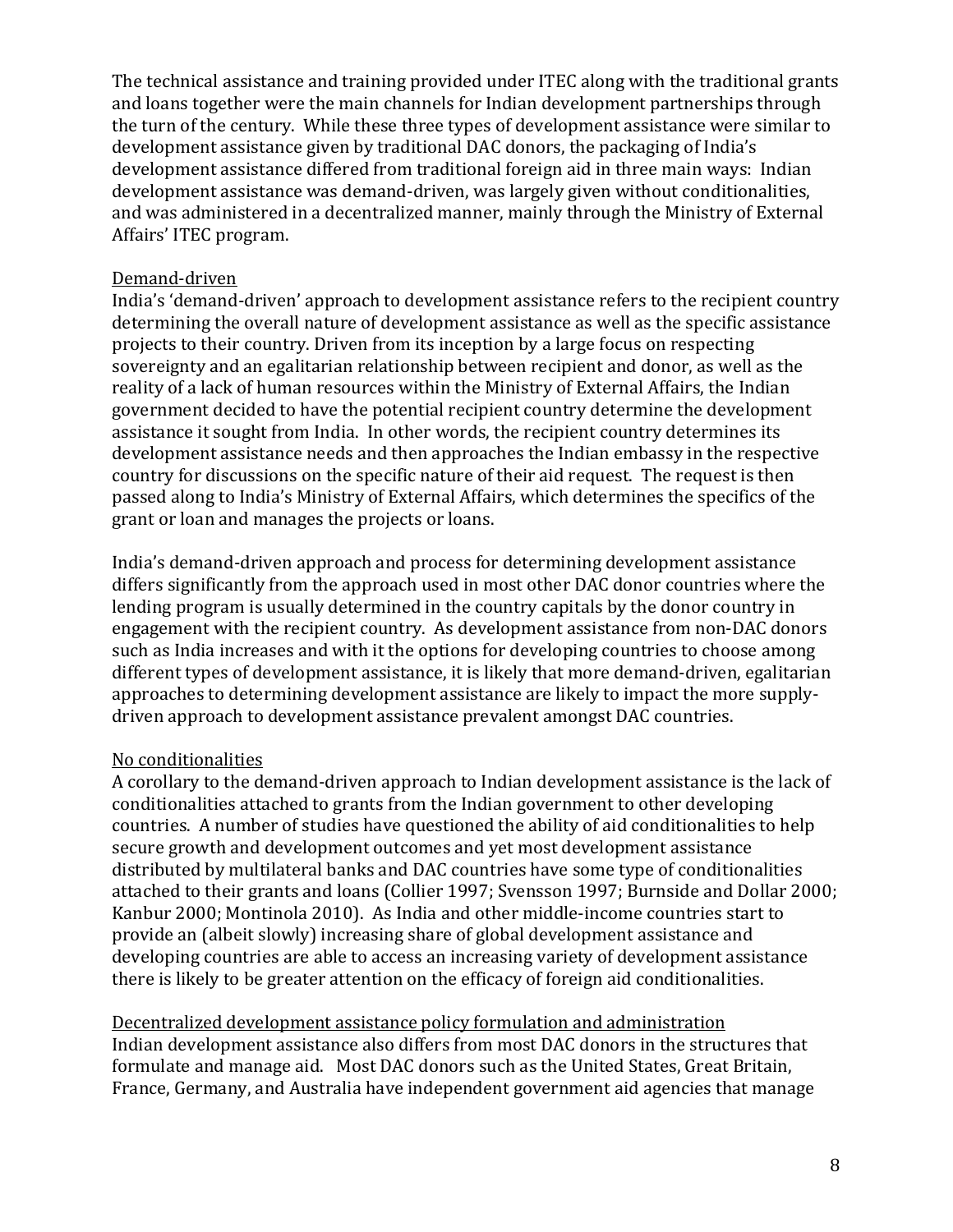their foreign assistance. And even those DAC donors who do not have a separate aid agency and instead have their ministry of foreign affairs manage their development assistance, such as in Denmark, combine the aid policy formulation and management within one department of that ministry.

By contrast, the management and development assistance policy formulation in India remains decentralized despite some recent efforts by the Government of India aimed at increasing coordination of development assistance efforts. There were repeated increasing coordination of development assistance efforts. pronouncements by the government over the past decade that India would be setting up and independent development assistance agency. In his 2003-04 Budget speech the then Finance Minister Jaswant Singh announced that India would henceforth discontinue giving loans or credits lines and instead create an aid agency that was to be called "India Development Assistance" (IDA), would be located within the Ministry of Finance, (Singh February 28, 2003). Instead the finance minister proposed India would focus on grants and project aid, while also announcing a debt relief package for the Heavily Indebted Poor Countries. Yet this was a time when economic growth rates were increasing and India had also decided to limit the number of donors from whom it would henceforth receive foreign aid. With a change of government at the centre the following year the India Development Assistance idea did not go anywhere. A few years later, in 2007 the then Finance Minister P. Chidambaram announced the creation of a centralized aid agency, to be known as India International Development Cooperation Agency (IIDCA), which would coordinate between and have representation from the Ministries of External Affairs, Finance and Commerce among others.

While that proposal also did not get implemented due to inter-ministerial rivalries some changes in the prevailing decentralized structure of development assistance administration within the Ministry of External Affairs occurred when a centralized structure for administering development cooperation, called the Development Partnership Administration (DPA) was set up in January 2012 within the ministry. The DPA is tasked with henceforth administrating India's development assistance to other countries, particularly the implementation of grant projects and technical assistance. It is headed by a high-ranking Additional Secretary-level post and manages India's grants to other countries. In addition, it coordinates training and technical assistance with the ITEC unit within the Ministry of External Affairs, and tracks the Lines of Credit offered to other countries by the EXIM bank as seen in figure 1 below.

Yet while DPA is an administrative structure that for the first time will try to centralize the administration of Indian foreign assistance, it still lacks the wherewithal to coordinate, monitor or even centralize and collate historical information on Indian development assistance among the different ministries. Moreover, the formulation of India's assistance among the different ministries. development assistance policies towards specific countries remains the domain of individual directors within the Ministry of External Affairs (Raghavan 2013), reflecting the inter and intra-ministerial rivalries that have plagued the government's efforts to set up a centralized development assistance coordinating structure. The policy formulation for India's development assistance thus remains decentralized, hindering oversight of the full range of Indian development cooperation projects and achievements and hampering the formulation of a unified development assistance policy.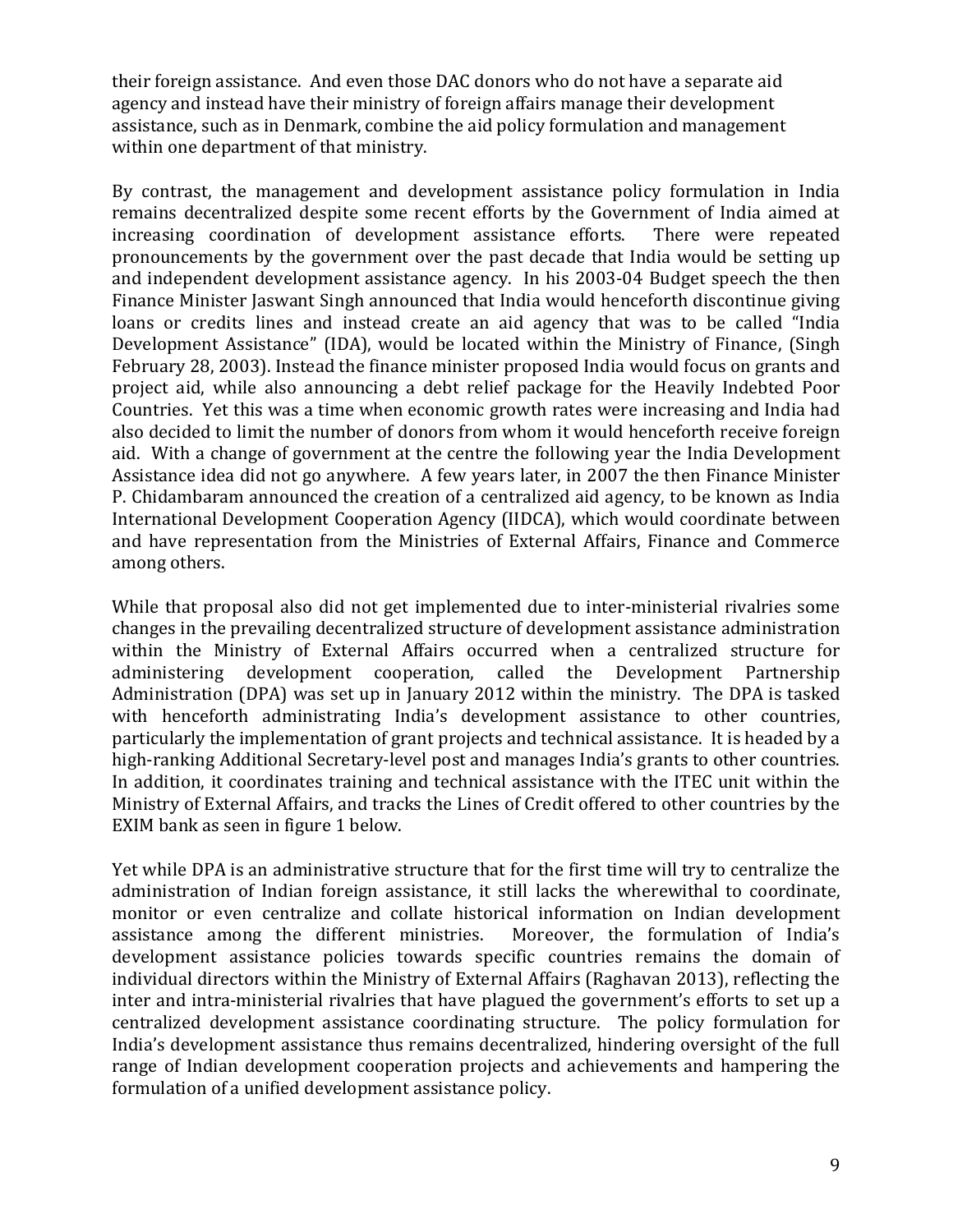## *India's new tool for supporting development partnerships: LOCs*

From its inception in the late 1940s India's development assistance to other partner countries was given in the form of grants and small loans. In 1964 training and technical assistance under the ITEC program was added as a new form of development assistance and quickly became the main avenue for India's development assistance program up until the turn of the century. Then Finance Minister Jaswant Singh in his 2003 budget speech announced the end of government to government credit lines and loans, which are known as "advances" in India. While the phasing out of development assistance in the form of loans and credit lines did start in 2003 the newly elected government in 2004 launched what became a new instrument and third instrument of India's development cooperation: Lines of Credit (LOCs). These LOCs are credits in which only the interest rate subsidy part of the credit was reported as development assistance and financed through the Ministry of Finance, while the actual credit was signed and managed by India's Export Import Bank (EXIM Bank).

#### Figure 2: India's 3 Forms of Development Partnerships

#### Figure 1: India's 3 Forms of Development Partnerships:



Source: Graph put together by Indian Development Cooperation Research (IDCR) at the Centre for Policy Research based on talk by Ambassador P. S. Raghavan in an Aspen Institute India session on India's Foreign Policy: New Initiatives for Development Partnership on 31 January, 2013, New Delhi.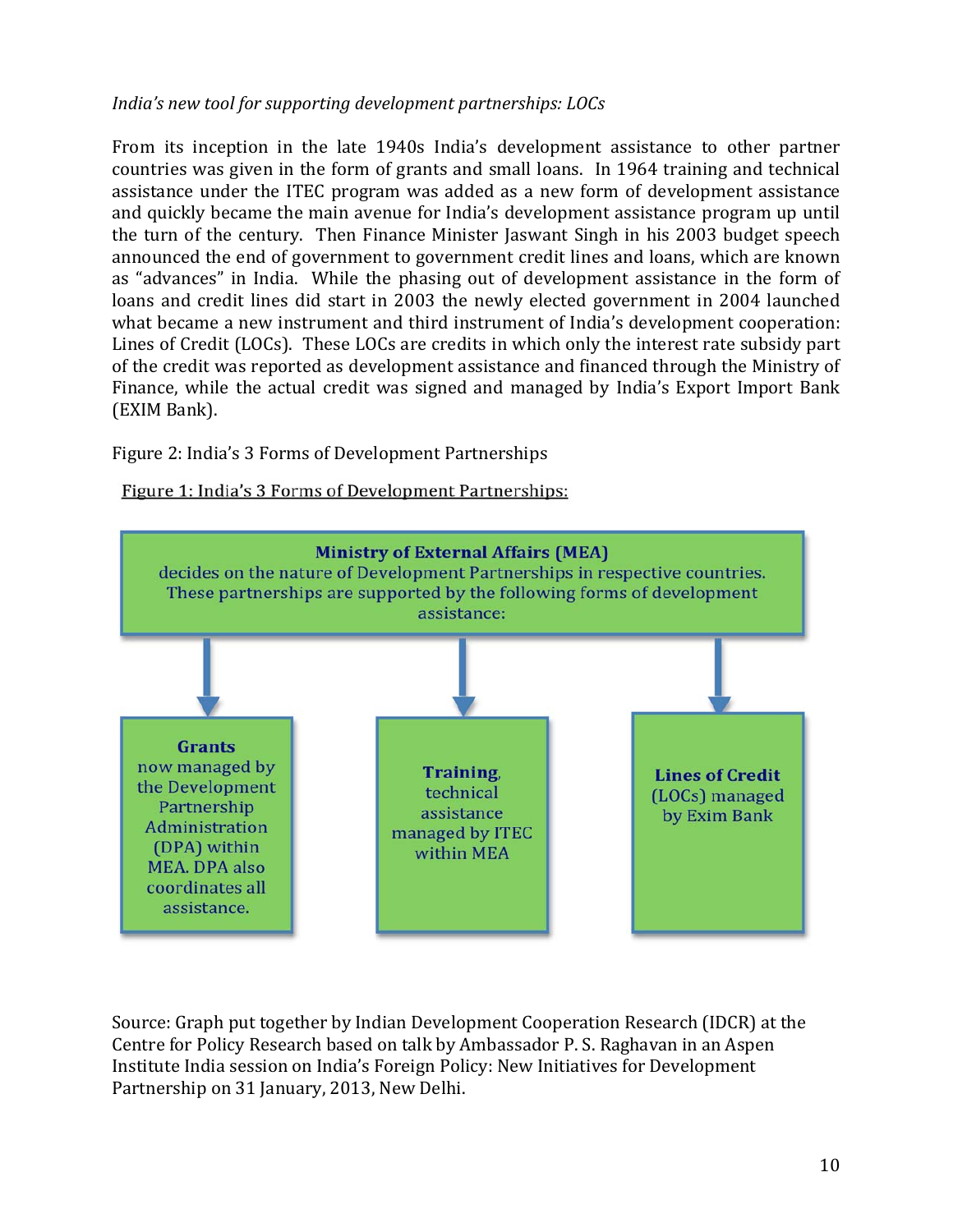Yet despite the Indian government only reporting the interest rates subsidy part of the credit as development assistance, these new Lines of Credit enable India to dramatically increase the resources at its disposal for engaging in development partnerships and represent an innovative new lending instrument. The Ministry of Finance managed the previous loans and credits offered as development assistance by India and the resources allocated under these assistance instruments had to be accounted for through the Indian budget. This limited the amount of foreign assistance India could offer due to the limits placed by the government budget. By providing credit lines that are recommended by the government but managed by the EXIM Bank, the government did not need to create new management structures nor add portfolios to the already heavily understaffed Ministry of External Affairs. Moreover, since the EXIM raises the funds for the LOCs from the international debt market and therefore is not constrained by Indian budget limits, the Indian government is able to avail of the greater resources available in the private sector for supporting development partnership projects in other developing countries. As seen in figure 3 below, the open Lines of Credit offered by India through the EXIM Bank to other development partners had reached approximately US\$10 billion by early 2013, approximately eight times India's planned development budget for 2013-14.

However, since Lines of Credit are not traditional development assistance and since LOCs are essentially subsidized loans and repayment schedules aimed at furthering exports of Indian companies, there has been some question as to whether these credits should even be thought of as development assistance. LOCs are offered to other developing countries to enable them to import Indian goods and services on subsidized terms, with the terms of the loans being adjusted by income level of the borrowing country. While at least 75 percent of these loans are usually tied to the use of Indian companies and experts, this is comparable to the de facto tied aid given for example by the U.S. Agency for International Development. Also, the Organization for Economic Cooperation and Development (OECD) guidelines on what is to be considered a "soft loans" categorizes such concessional Government of Indiabacked and Exim-bank distributed LOCs as development assistance. India's Ministry of Finance in its guidelines for LOCs also uses the OECD and World Bank formula to calculate the grant component of its LOCs. Moreover, and perhaps most importantly, the Indian government considers LOCs development assistance and formally reports the portion of the credit's interest rate that is subsidized compared to market rates as part of its development budget and as such these LOC deserve some scrutiny. In effect, the Indian government added a new development assistance tool which has dramatically increased the funds India can commit towards development assistance, without having to add administrative structures to manage this new foreign assistance tool.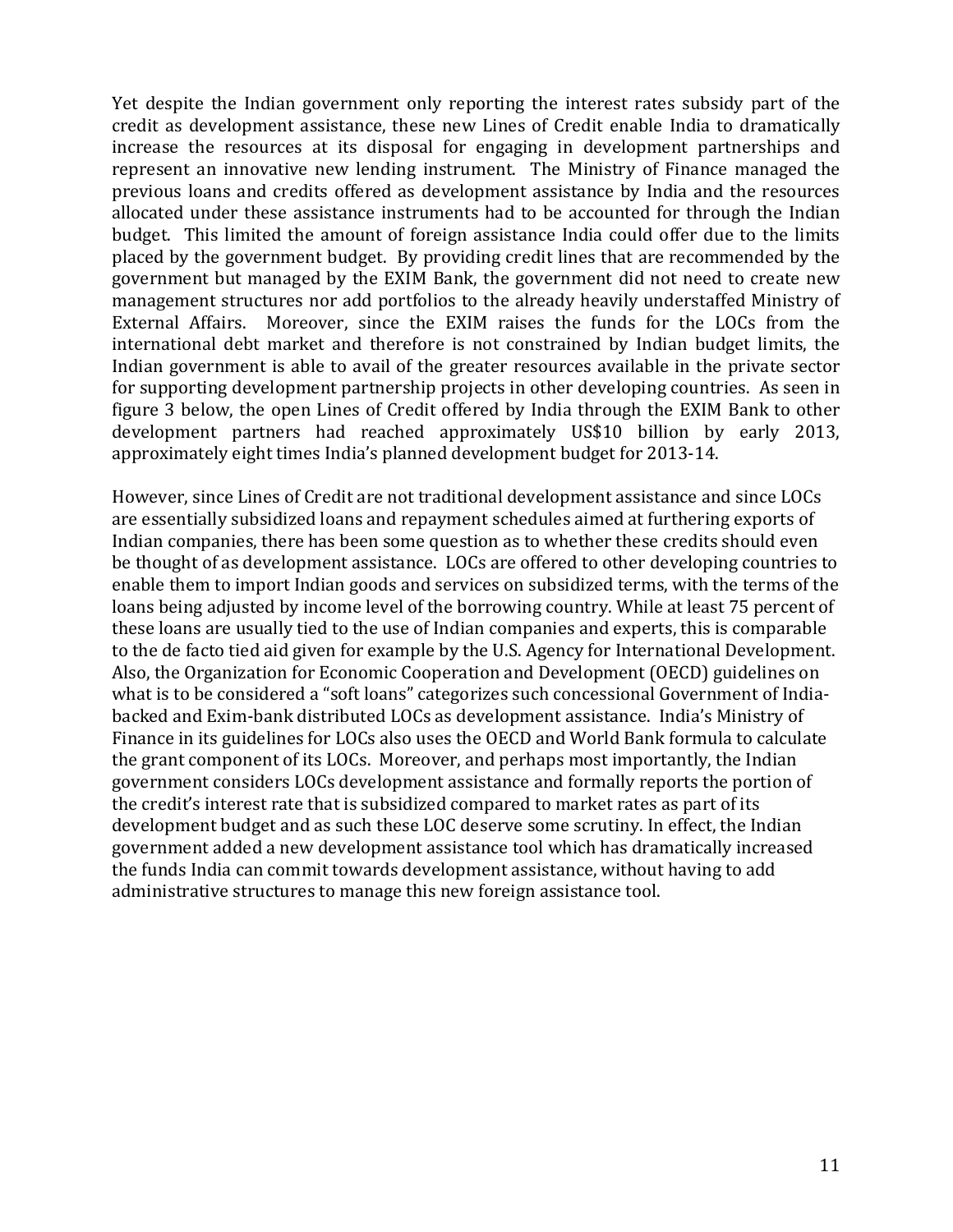

Figure 3: Open Lines of Credit by India's EXIM Bank

Source: Data compiled by IDCR based on Export Import Bank of India, *Annual Report*s 2004-2012, Mumbai: Export Import Bank of India.

## IV. Who gets what and why? India's engagement with its development partners

India has clearly dramatically increased its development budget and diversified its development assistance tools since the turn of the century and that trend is likely to continue for the foreseeable future. As India's development assistance program and partnerships have increased, there has also been a regional refocus of its assistance instruments as well as an underlying focus to its development partnership efforts.

# *The changing regional focus of India's development assistance*

The past decade of India's development cooperation has seen a regional refocus of India's development assistance partnerships that have been driven by India's changing regional and global role and ambitions. While the decades after Indian independence up to 1980s were characterized by low economic growth rates of around 3.5 percent which became known as the "Hindu rate of growth" (Ahluwalia 1995), growth rates picked up to 4 – 5 percent during the 1980s and 1990s and has been averaging 6-7 percent since the turn of the century (Kumar and Subramanian 2011). This growth in the economy put greater resources at the disposal of Indian development assistance, which more than quadrupled the amount of funds disbursed as development assistance between 2003 and 2012 as seen in figure 1. Though overall statistic on Indian development assistance are difficult to obtain and questions with regards to what is included or not under development assistance remain particularly with regards to the new Lines of Credit, there has been a noticeable increase in the volume of development assistance, a widening breath of countries with whom India engages as development partners, as well as a shift in the strategy of Indian development assistance.

Moreover, data from Ministry of External Affairs, through which the bulk of its official development assistance is channeled, also clearly exhibits a discernable reorientation in regional focus. The vast majority of India's development assistance and particularly grants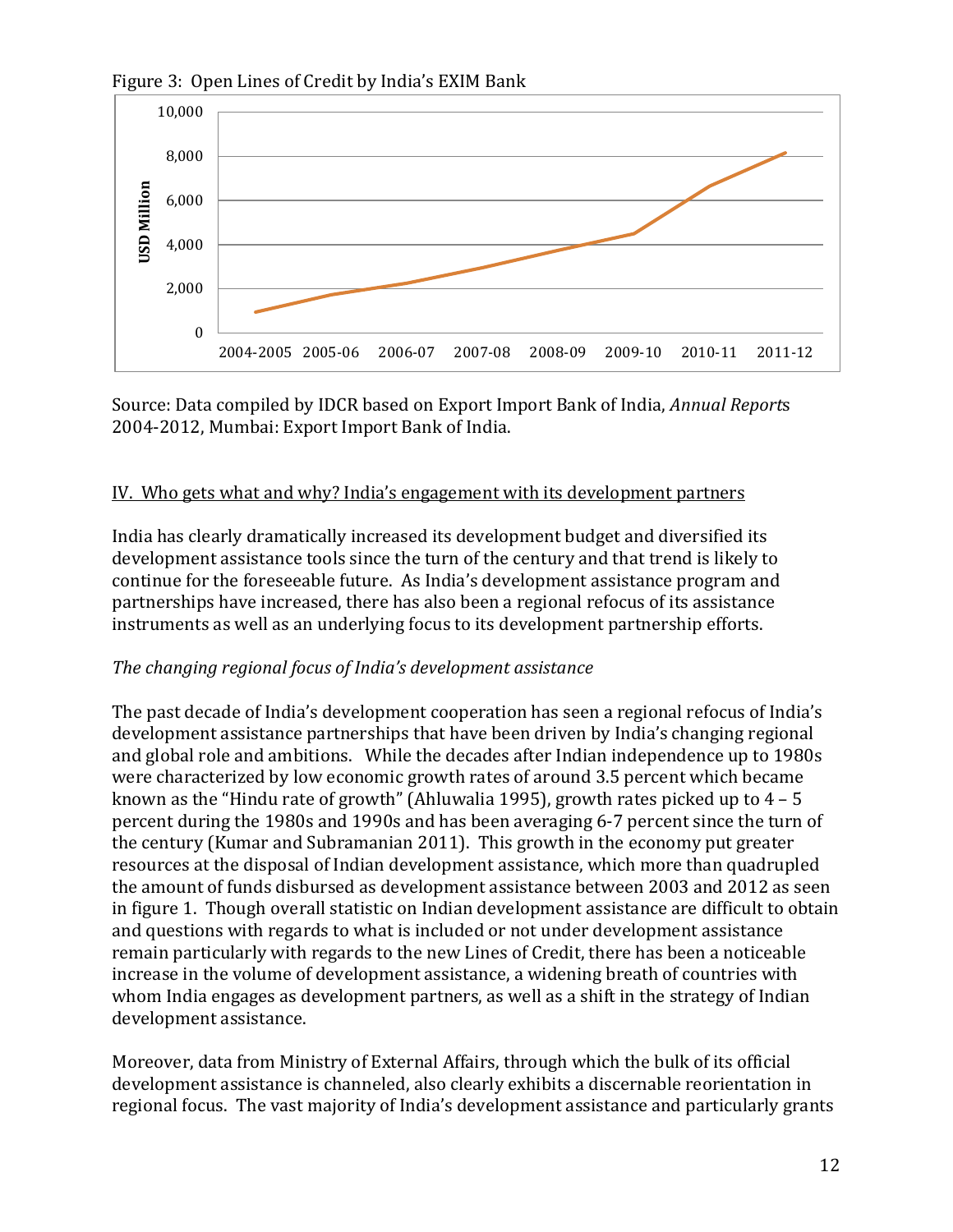are distributed within the South Asian neighborhood and this trend has increased over the past decade particularly because of grant increases to Afghanistan and Bhutan. On the other hand the percentage of grants given to Africa for example have remained a constant low 4 percent of overall grants given between 2000 - 2013. Even within the neighborhood there have been changed priorities in lending. Bhutan has consistently been among the largest recipients of India's development assistance, garnering nearly half of all development assistance committed between 2000/01 and 2013/14 (see figure 4 below). However, India went from providing no development assistance to Afghanistan in the 1990s to currently being the fifth largest provider of development assistance to Afghanistan. India has committed nearly \$2 billion in development assistance to Afghanistan (Ministry of External Affairs 2012), over \$1.2 billion of which has already been disbursed. In 2012 India provided a 200 million rupee grant to Sri Lanka, a country with a higher per capita income than India. And while Maldives has historically been a recipient of Indian development assistance, the amount of development assistance it receives from India has undergone a large increase over the past few years reaching a high of approximately \$57 million in 2011/12, which was equivalent to about 10 percent of the Government of Maldives budget revenues. One of the most striking recent increases in India's development assistance has been to Myanmar when India's development assistance went from about in US\$ 10 million in 2009/10 to US\$83 million budgeted for 2013/14.





Source: Calculations made by IDCR based on Grants and Loans to Foreign Governments, India Budget 2000/01 - 2013/14.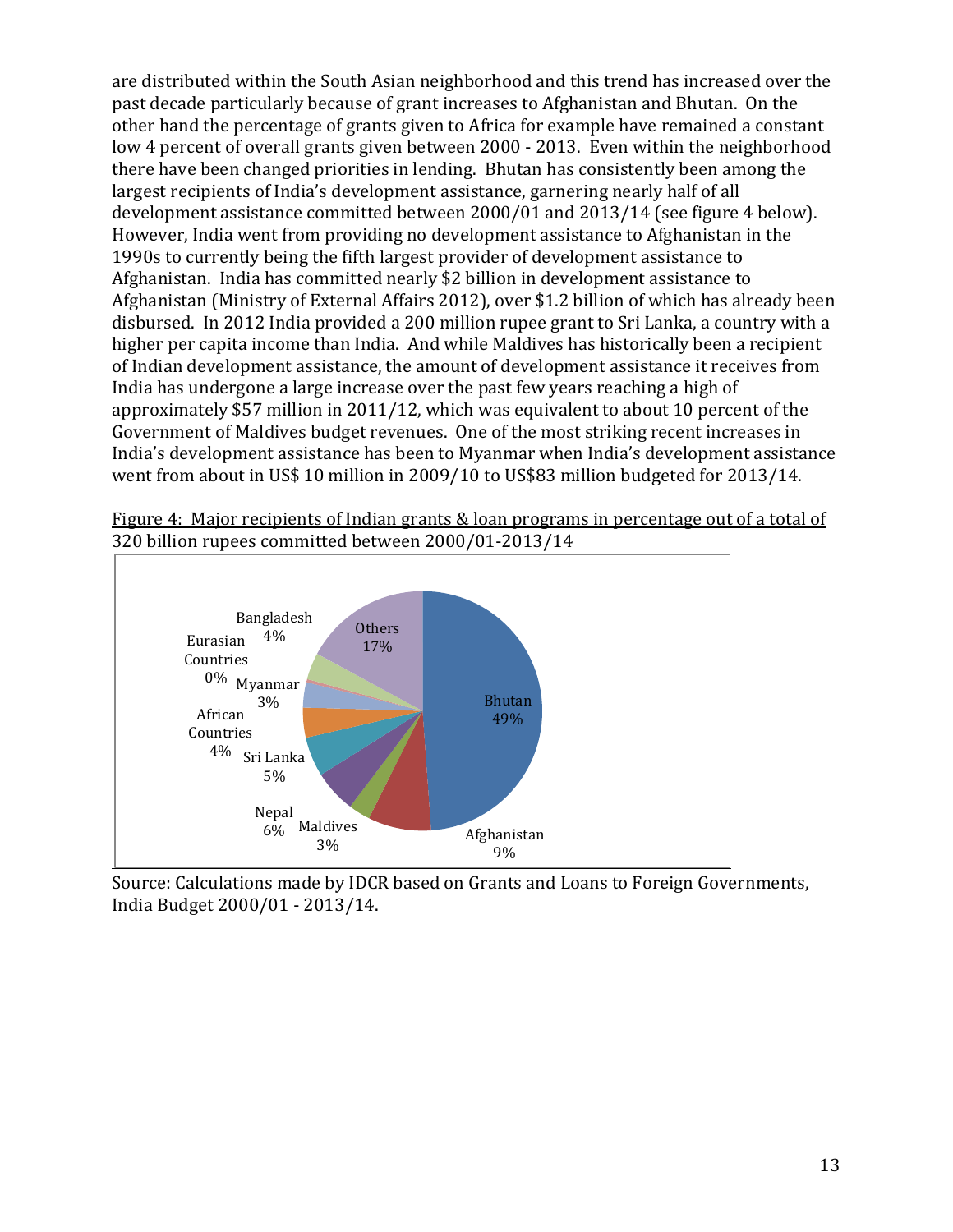Table 1: Major recipients of Government of India grants and loans through the Ministry of External Affairs, (in millions of Indian Rupees; actuals and revised budget)

|               | $2001 -$ | 2004-  | $2007 -$ | 2010-  |
|---------------|----------|--------|----------|--------|
|               | 2004     | 2007   | 2010     | 2013   |
| <b>Bhutan</b> | 7,265    | 12,130 | 28,021   | 72,450 |
| Afghanistan   | N/A      | N/A    | 8,959    | 11,675 |
| Maldives      | 118      | 224    | 5,271    | 3,488  |
| Nepal         | 1,203    | 3,422  | 3,611    | 6,290  |
| Sri Lanka     | 2,033    | 2,389  | 2,001    | 5,627  |
| African       |          |        |          |        |
| Countries     | 873      | 1,878  | 2,708    | 4,487  |
| Myanmar       | 823      | 1,922  | 1,008    | 2,664  |
| Eurasian      |          |        |          |        |
| Countries     | N/A      | N/A    | 73       | 880    |
| Bangladesh    | 904      | 1,003  | 737      | 3,079  |
| Others        | 9,869    | 18,797 | 9,262    | 10,348 |

*Source*: Compiled by IDCR, based on Government of India Budget, Grants & Loans to Foreign Governments, Statement 11 of the Expenditure Budget, Ministry of External Affairs, Government of India.

The changing regional focus on Indian development assistance is also seen in the Lines of Credit (LOC) India extends to other developing countries through its Export-Import Bank. Here as with India's grants, disaggregated data by LOCs by country, terms of the credit and changes to the credit over time is not available. However, the aggregate figures for open lines of credit. For example, in 2010 India extended a \$1 billion line of credit to Bangladesh largely for transportation infrastructure. The Indian government reported only that part of the interest rate that was subsidized as development aid. In addition, the terms of the original line of credit, under which 85 percent of the goods and services used to construct the roads and railways were supposed to be procured from Indian sources, were changed in the spring of 2012 to 30 percent of goods and services. In addition, \$200 million of the original \$1 billion line of credit was converted into a non-conditional grant. These types of adjustments to an original line of credit by the Exim Bank through the Ministry of Finance are not systematically tracked or reported anywhere, making it difficult to obtain an overview of Indian development assistance through Lines of Credit.

Nevertheless, while exact amounts are difficult to ascertain, available data on Lines of Credit by region clearly show an increase in these credits given to other countries as well as a changing regional focus on the LOCs. Ministry of Finance data as presented in figure 5 exhibits the rise in the total amount of open lines of credit within the eight-year period between 2004-2012. Within these years there was a tremendous shift in regional focus of Indian subsidized loans away from Latin America, the Commonwealth of Independent States and the Far East and Pacific and towards Africa. The rupee amount of Lines of Credit going towards African countries increased nearly 3,000 percent within eight years as Africa's share within Indian LOCs went from a quarter of all LOCs in 2004 to over half of LOCs by 2012. The Government of India is increasingly focusing its Lines of Credit on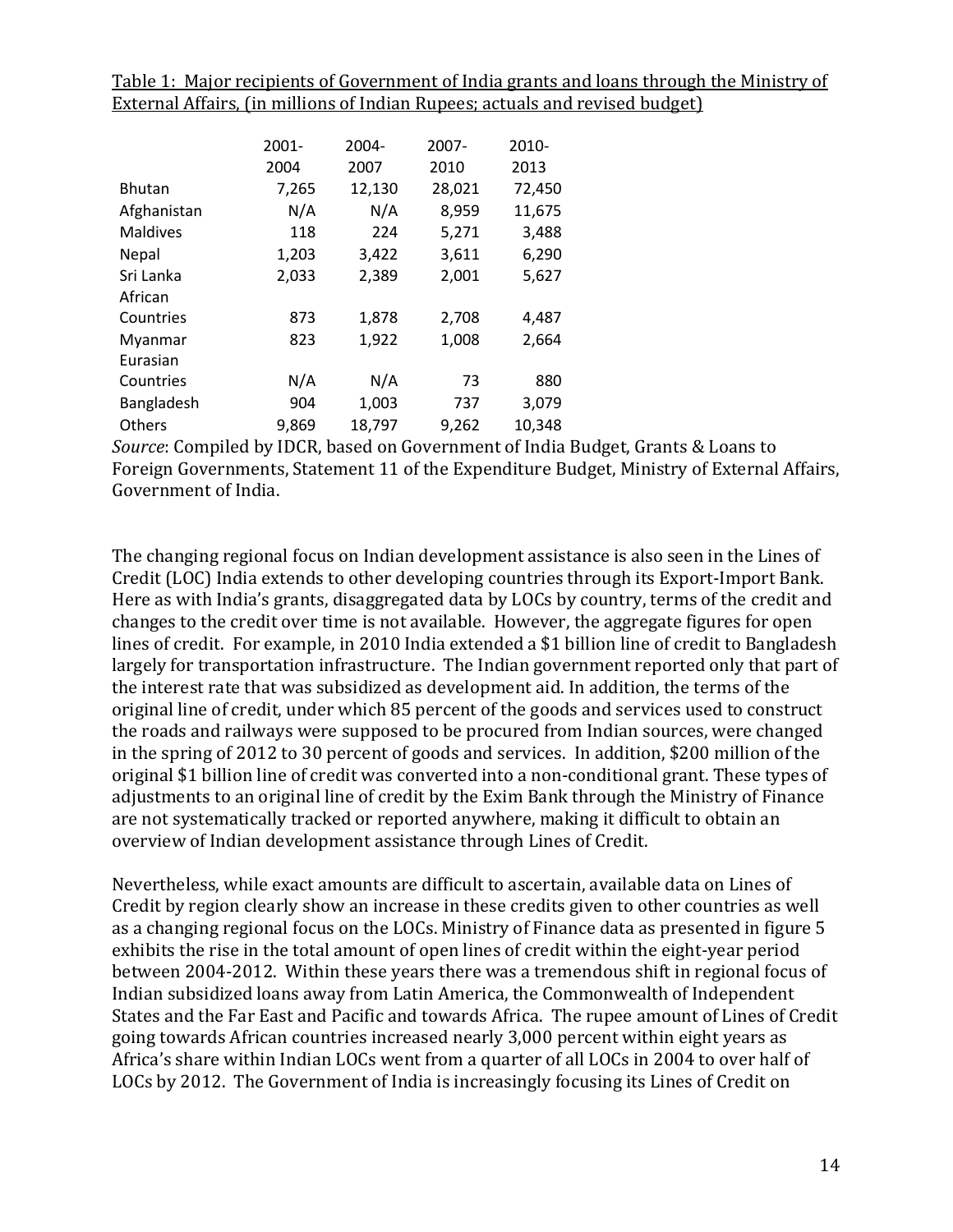Africa, while development assistance that was given in the form of grants is largely focused on a few countries in India's South Asian neighborhood.





Source: Export Import Bank of India. *2003-2004 Annual Report*. Mumbai: Export Import Bank of India, 2004, p.27,<http://www.eximbankindia.com/annualrep/anr2004.pdf> and Export Import Bank of India. *2012-2012: 30th Annual Report, Catalysing India's Foreign Trade*. Mumbai: Export Import Bank of India, 2012, p.49, <http://www.eximbankindia.com/anr-12.pdf>

## *Development assistance increasingly directed towards securing energy resources, developing markets for domestic companies, and supporting India's larger geo-strategic goals*

In addition to the changing volume and regional focus of Indian development assistance, Indian aid is also increasingly being used to further domestic as well as foreign policy priorities of the government. For India's domestic policy imperatives India's immediate neighborhood and domestic constituents advocating for groups in these countries are essential. India's development assistance to Bangladesh, for example, is undoubtedly also driven by the domestic imperative of wanting to increase access to its hard-to-access northeastern states in order to increase trade and counter the various insurgencies which continue to fester in many of its northeastern states. Domestic considerations driving foreign policy has been particularly evident in the recent example of the central government's foreign policy towards Sri Lanka. India's southern state of Tamil Nadu has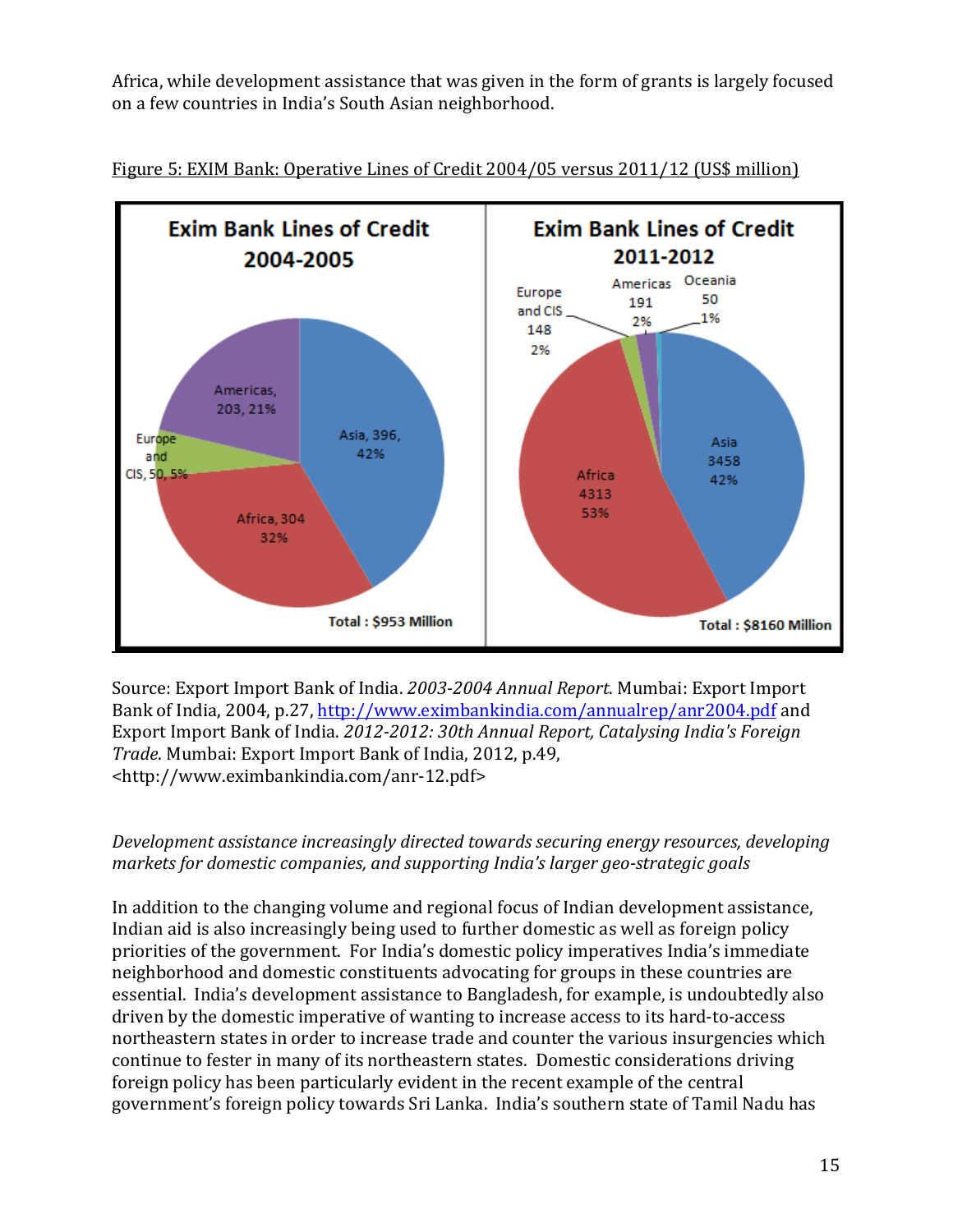historically supported an Indian foreign policy that is supportive of the Sri Lankan Tamil population, which constitutes about 11 percent of Sri Lanka's overall population. Sri Lanka recently emerged from a civil war which pitted some of the Tamil population against the dominant Sinhalese population and many international human rights organizations have accused the government of perpetrating human rights crimes against the Tamil populations particularly during the last days of the war. The Indian government, which has traditionally taken an approach of non-interference in domestic politics however, recently found itself in a bind when one of its coalition parties from Tamil Nadu left the government coalition over the reluctance of the Indian government to speak out internationally against human rights violations in Sri Lanka. Such domestic pressures undoubtedly played a role in India's vote Sri Lankan human rights violations during the civil war at the United Nations Human Rights Council in mid March 2013, which in turn led to a strong condemnation from the Sri Lankan government at a time when India is competing for foreign policy influence in that country with China.

India's foreign relations particularly with its neighboring countries has historically also driven its development assistance (Ganguly 2010; Fuchs and Vadlamannati 2012; Mullen 2012). One of the three main objectives of Indian aid appears to be a rising focus on securing of natural resources to feed the needs of India's growing economy. Indian development assistance has historically focused on securing energy sources. For example, India has historically been one of the largest foreign aid donors to Bhutan with the Indian Government financing the entire first two Bhutanese Government's Five Year Plans (1961- 71) with over 309 million rupees during 1961 to 1971 (Indian Embassy to Bhutan 2012). From the inception of Indian foreign assistance to Bhutan funding was provided also for hydroelectric projects with agreements for the electricity that was produced to be sold to India. During the Indian government's 8th Five Year Plan (1997-2002) India contributed over four billion rupees in foreign assistance to Bhutan, half of which was spend on hydroelectric power infrastructure (Indian Embassy to Bhutan 2012). Indian foreign assistance to Afghanistan on the other hand was small until the turn of the century.

More recent development assistance recipients are also seeing that Indian aid has an energy access component. India now has not only become the fifth largest donor to Afghanistan, the aid it provides to the country increasingly has an access to resources component. Aid for hydroelectricity in Herat Province and power transmission lines in Afghanistan have largely benefitted the Afghan population, but investment in roads to natural resource site production will ultimately also benefit India. For example, in 2011 a corsortium on private and state-owned Indian companies won the rights to mine the Hajigak iron-ore mines in Bamiyan, while in spring of 2012 Indian firms also bid and were short-listed for mining rights on copper and gold mines in Afghanistan. In order to extract, transport and receive the potential iron mined, India also built a 135 mile highway between the Afghan cities Delaram and Zaranj, thereby connecting the Afghan – Iranian border with other major cities in Afghanistan through the A01 ring road and on the Iranian side with roads leading to the port of Chabahar, which India also help build and expand in order to have another route of accessing land-locked Afghanistan. Indian public sector oil and gas companies have also been investing in new partner countries such as Sudan as well as older partner countries such as Iran to secure such access to natural resources.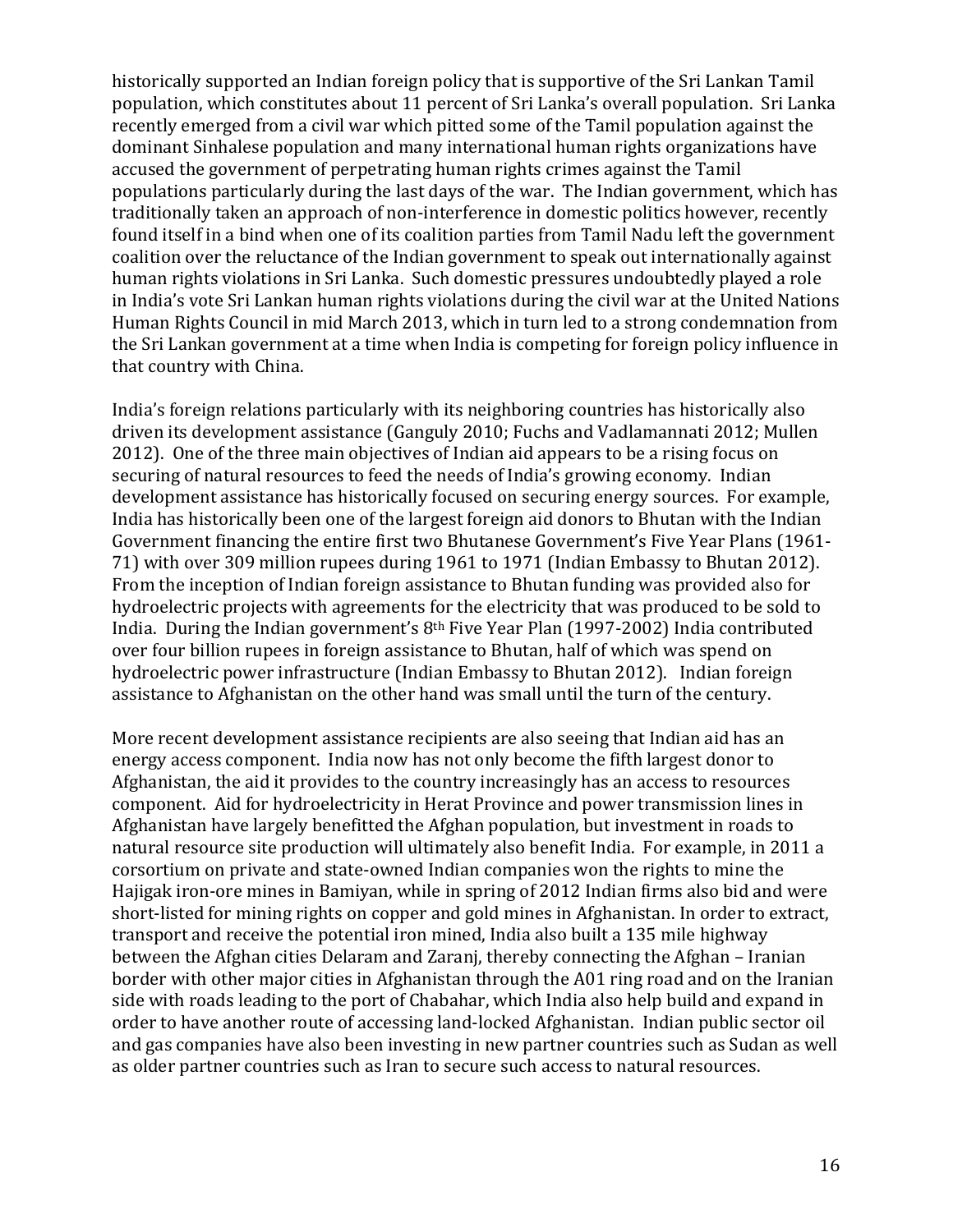Indian development assistance has also been increasingly used to secure markets for Indian goods and services, particularly through the use of LOCs. In Africa, where the bulk of LOCs are allocated, this form of "tied assistance" is often in the form of LOCs and are often used to not only access, for example, hydroelectric power in the Central African Republic, but also to ensure that the majority of the contractors are Indian. Similarly the Pan-Africa e-network, a project funded through grants by the Indian government, connects 47 African countries with well-known universities and super-specialty hospitals in India in order to provide tele-education and tele-medicine and thereby build a demand for Indian university instructors and doctors. India's foreign assistance particularly to African countries is heavily focused on trade promotion and securing markets for Indian goods – much like China's strategy in Africa (McCormick 2008; Brautigam 2009). In India's neighborhood, India provided a \$1 billion LOC to Bangladesh in 2010, largely for transportation infrastructure in order to help increase Indian connectivity with its northeastern states and other countries in East Asia. Over 80 percent of this LOC was tied to the use of Indian contractors, a figure that was reduced only after Bangladesh had significant difficulties in implementing this agreement. Furthermore, the overall increase in use and amounts of lines of credit as seen in figures 1 and 2 above, which by their very nature benefit Indian companies, underscores that India is increasingly using development partnerships and assistance to build up a market for Indian goods and services.

The third key focus on Indian development assistance is to undergird India's larger geostrategic objectives in its neighborhood and beyond. Here the case of Indian development assistance to Afghanistan is again illustrative. Afghanistan today continues to retain an important geostrategic location since it borders Pakistan, with whom it has historically had a tenuous relationship, as well as Iran through which India can access Afghanistan. Afghanistan is also the South Asian gateway for accessing Central Asian oil and gas. Similarly, Indian aid to Vietnam has been given with an eye to the oil and gas exploration that an Indian partnership with a Vietnamese company is undertaking in the South China Sea, leading to a turf battle with China which has regarded Vietnam as its backyard.

The recent example of the Indian company GMR's contract to manage the airport in the Maldives being terminated by the government of Maldives and the Indian government response of threatening to put aid to the Maldives on hold in retaliation is an example of all three priorities of Indian development assistance. Indian aid in grants and loans to the Maldives has averaged around \$25 million over the past few years and was slated to be approximately \$6 million in grants and \$40 million in a Line of Credit this fiscal year. While India has historically kept a close relationship with the Maldives it is only over the past decade when the strategic importance of the small island nation as a refueling station for the Indian navy, as a way of opening trade shipping routes, and as a way for India to expand its geostrategic reach became clear that development assistance to the Maldives increased significantly. A recent 200 million rupee grant from the Indian government to Sri Lanka, a country with a higher per capita income than India and coming as it did after China had invested over \$50 billion in Sri Lankan ports, is another illustration of India's willingness to use aid to further its regional and geostrategic aims. In this case Indian foreign policy including foreign aid is being driven in part by the need to maintain good political relations and indeed remain a relevant partner in its southern maritime region, a region that has been gaining importance for trading as well as defense and strategic positioning.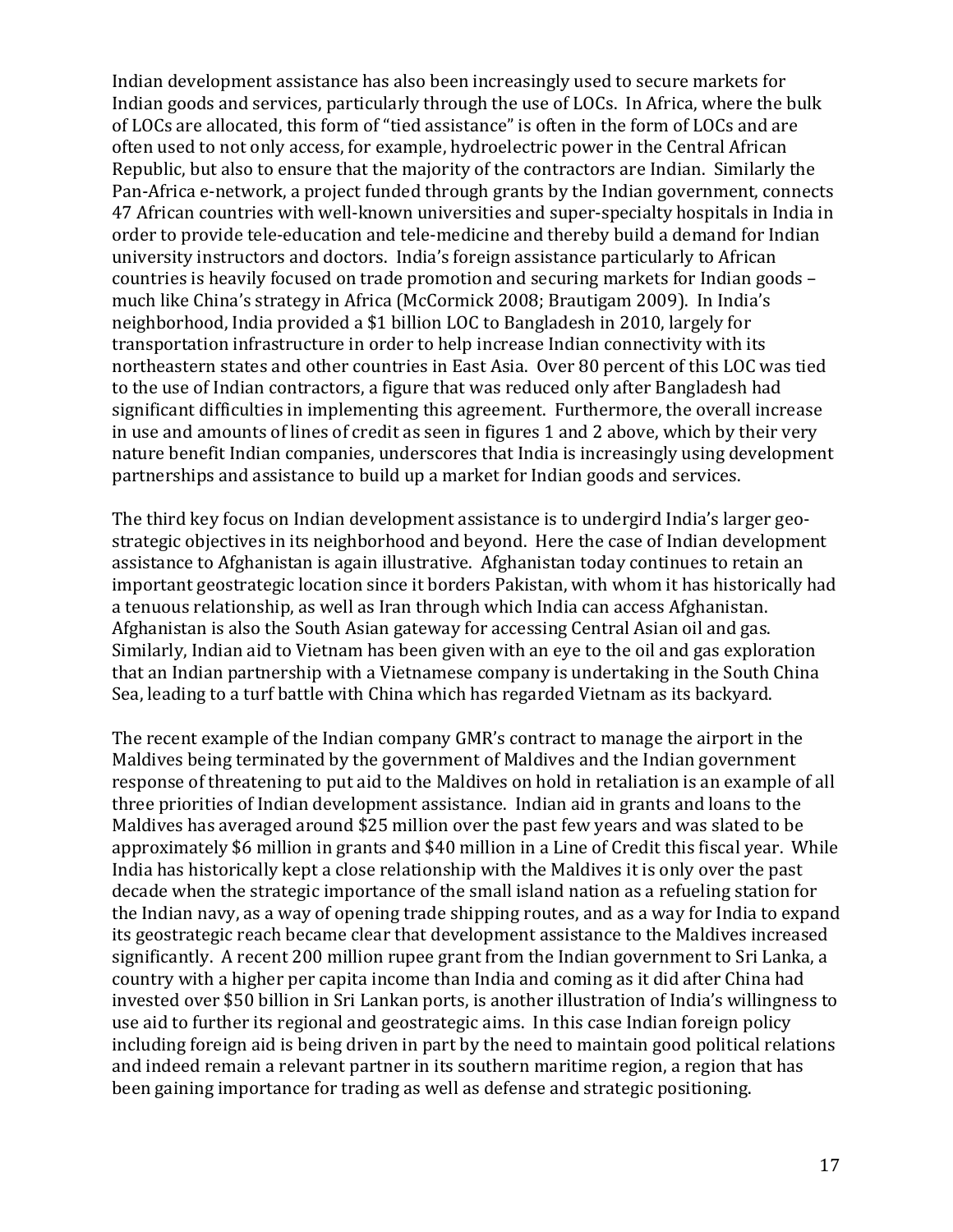## V. Concluding thoughts on whether India's development assistance program will lead to changes in the global development finance paradigm

Today, a growing aspect of Indian regional and global power is the development assistance it provides to other developing countries. As the big country in the neighborhood, save for its big neighbor to the north, the Indian government is increasingly cognizant that in its relationship with its neighbors and even beyond its softpower allure through its development partnerships is growing and more likely to open up trade and deepen bilateral relationships. Increased Indian consciousness of development assistance as an instrument of foreign policy has led to its increased use as a tool for securing its access to energy sources, for building trade – and a demand for its products and services, and for furthering its regional and increasingly global interests and ambitions.

While the first two particular uses of its development assistance are not new and neither are the attempts to use assistance in order to hope to achieve increased regional influence, the larger geo-strategic and indeed global power ambitions have become more pronounced since the turn of the century. However, despite these larger foreign policy ambitions having become accentuated, the continued decentralized structure of administering developmental assistance among the different ministries and even within ministries has meant that the full coordinated weight of Indian aid has not been systematically analyzed, fully understood, or indeed leveraged. Development assistance as a tool of Indian foreign policy is more likely to have an impact when it is part of a larger coordinated strategy towards individual bilateral relationships. It is also more likely to have an impact when that aid is publically disseminated, discussed, and understood as legitimate. Indian development assistance is already in the process for gathering strength through volume. It now has to work on gathering legitimacy through coordination and dissemination in order to increase its reach and impact of its development assistance.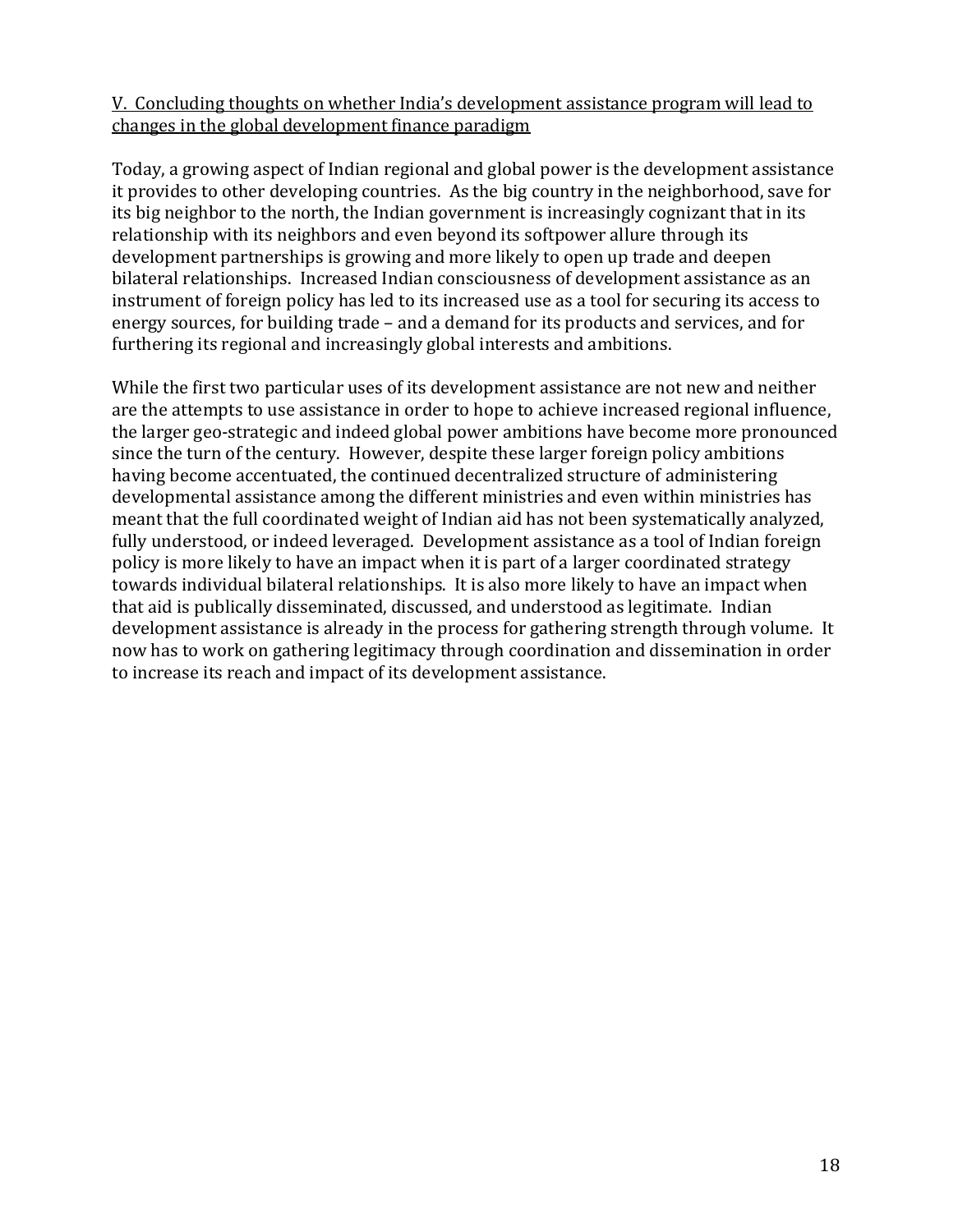## **Bibliography**

Ahluwalia, M. S. (1995). First Raj Krishna Memorial Lecture, 1995 : Economic Reforms for the Nineties. Jaipur, Rajasthan, India, Organised by Department of Economics, University of Rajasthan**:** 11.

Aung, T. T. and S. Myint (2001). Challenges to Democratization in Burma. ASEAN-Burmese Relations: Past, Present, and Future. Stockholm, International Institute for Democracy and Electoral Assistance.

Brautigam, D. (2009). The Dragon's Gift: The Real Story of China in Africa. Oxford, Oxford University Press.

Burnside, C. and D. Dollar (2000). "Aid, Policies and Growth." The American Economic Review **90**(4): 847-868.

Chanana, D. (2009). "India as an Emerging Donor." Economic and Political Weekly **XLIV**(12): 11-14.

Collier, P. (1997). The failure of conditionality. Perspectives on Aid and Development. C. Gwyn and J. Nelson. Washington D.C., ODC.

Embassy of India (2010). "India's Assistance Programme for Afghanistan's Reconstruction." Retrieved December 2, 2012, from [http://meakabul.nic.in/pdfs/assistancetoafghanistan.pdf.](http://meakabul.nic.in/pdfs/assistancetoafghanistan.pdf)

Fuchs, A. and K. C. Vadlamannati (2012). The Needy Donor: An Empirical Analysis of India's Aid Motives. Discussion Paper Series 532. Heidelberg, University of Heidelberg, Department of Economics**:** 41.

Ganguly, S., Ed. (2010). India's Foreign Policy: Retrospect and Prospect. New Delhi, Oxford University Press.

Grover, V., Ed. (2000). Nepal: Government and Politics. Delhi, Deep & Deep Publications.

High Commission of India (2012). "India-Kenya Bilateral Relations." Retrieved August 20,, 2012, from [www.hcinairobi.co.ke/Pages/Kenya\\_india\\_overview.html.](http://www.hcinairobi.co.ke/Pages/Kenya_india_overview.html)

Indian Embassy to Bhutan (2012). "Government of India's Assistance to Bhutan." Retrieved December 6, 2012, from [http://www.indianembassythimphu.bt/goi.html.](http://www.indianembassythimphu.bt/goi.html)

Kanbur, R. (2000). Aid, Conditionality and Debt in Africa. Foreign Aid and Development: Lessons Learnt and Directions for the Future. F. Tarp. New York, Routledge.

Kumar, U. and A. Subramanian (2011). India's Growth in the 2000s: Four Facts. Washington D.C., Peterson Institute for International Economics,**:** 1-35.